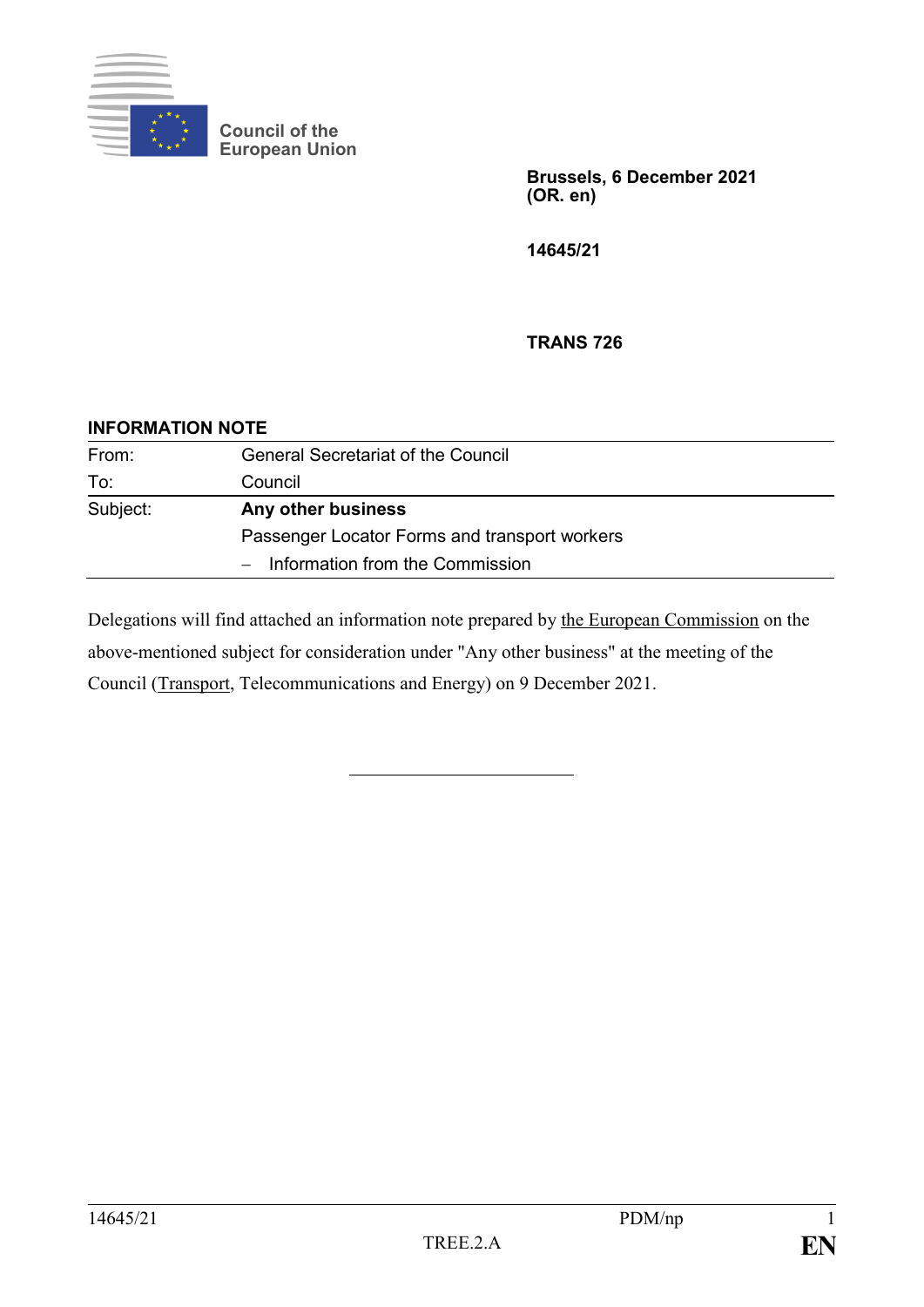## **ANNEX**

## **Passenger Locator Forms and transport workers**

## - *Information from the Commission*

Following the recent discovery of the new highly mutated COVID-19 variant Omicron, the resilience and ability of the EU to act rapidly and in a coordinated manner is being put to the test once again. The Member States have taken strong measures by applying restrictions on passengers arriving from the affected countries in order to limit the spread of the new variant.

Nevertheless, since the Omicron variant has reached the European continent, other integrated and coordinated measures are needed. This underlines the importance of an already central element in the fight against COVID-19, namely Passenger Locator Forms (PLFs). These play a key role in the identification of cases and close contacts to support effective contact tracing. Their use is essential and, today, no less than 21 Member States are collecting PLFs from passengers entering their territory.

The implementing acts of [May](https://eur-lex.europa.eu/legal-content/EN/TXT/?toc=OJ%3AL%3A2021%3A188%3ATOC&uri=uriserv%3AOJ.L_.2021.188.01.0106.01.ENG) and [July](https://eur-lex.europa.eu/legal-content/EN/TXT/?uri=CELEX%3A32021D1212#:~:text=Implementing%20Decision%20%28EU%29%202021%2F858%20defines%20in%20Annex%20I,effective%20cross-border%20contact%20tracing%20based%20on%20PLF%20data.) 2021 have established a PLF exchange platform to enable the rapid exchange of cross-border passenger information between Member States and have also prescribed a list of minimum data to be collected through PLFs to ensure that all potentially exposed passengers are identified. Member States have been repeatedly invited to collect PLFs and to join the PLF exchange platform.

However, today we are still experiencing significant divergences between the approaches taken by different Member States in this area, which means that our contact tracing capability is weaker than it should be and should therefore be strengthened and made more robust without delay. Out of the 21 Member States using a PLF, only four are currently connected to the PLF exchange platform and only two of them have actually used it once. Several Member States continue to use the Early Warning and Response System (EWRS), but this is not designed to handle the large volumes of PLF data. In fact, data show that some Member States did not even use the EWRS selective exchange messages in the past years, thereby compromising the timeliness and effectiveness of contact tracing. As long as PLFs remain an optional tool and as long as Member States do not exchange relevant information on cross-border passengers through the PLF exchange platform, the contact tracing will be sub-optimal and will undermine our ability to control the spread of COVID-19.